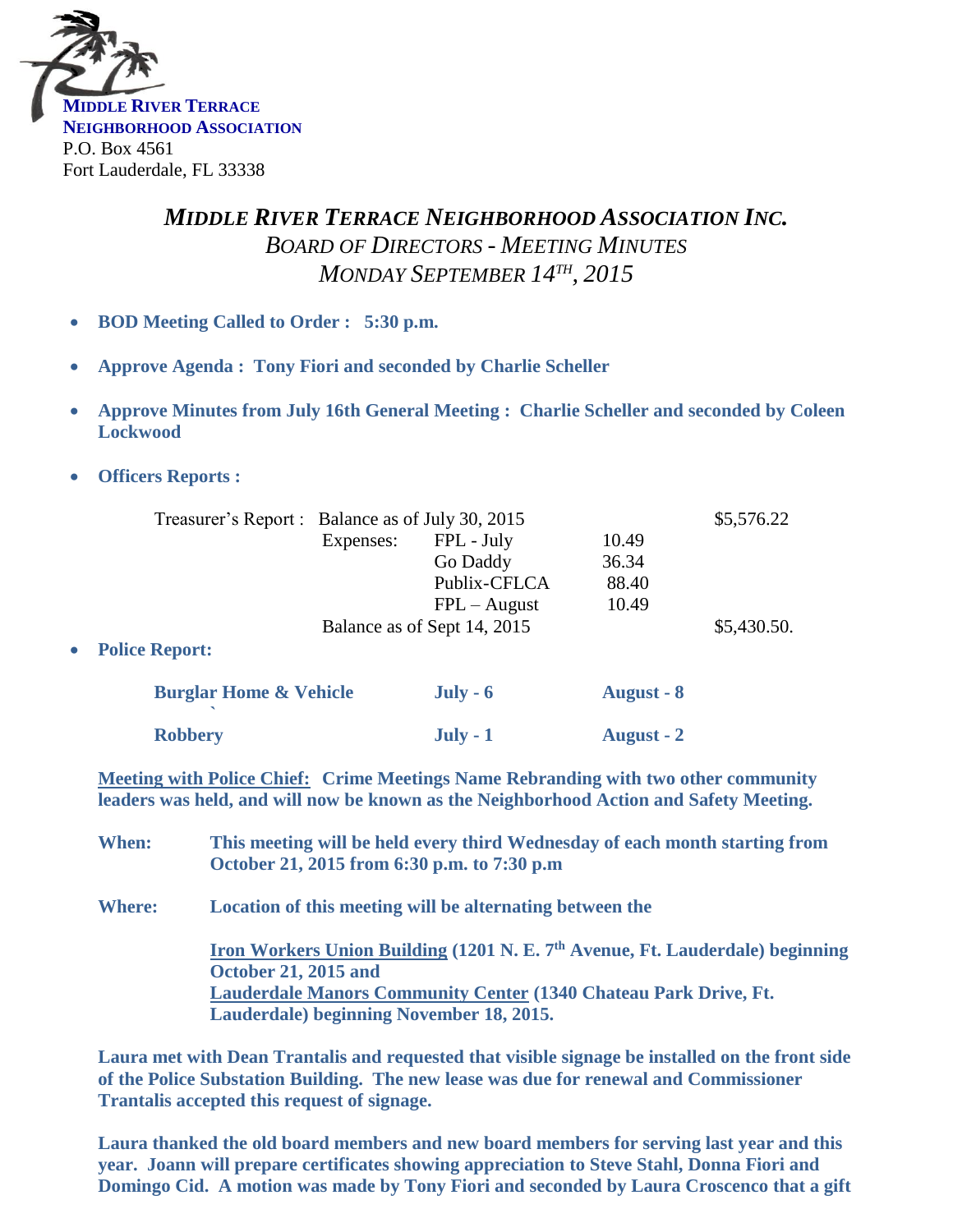**card will be given to Domingo for appreciation for his two years as President of our Association. This will be to a restaurant in the amount of \$100.00.**

**Old Business :**

GYR: Joann Block turned in a report for our Association and said there were some points that were questional and will let us know the outcome.

Updates :

NewTownhouses at N. E. 17<sup>th</sup> Court :

The developers will give a presentation next month. There is one more approval needed. They have begun to bring fill to the site.

New Townhouses at N. E. 7<sup>th</sup> Avenue and 14<sup>th</sup> Court: This development is still in the planning stage.

2014/15 NCIP Application was not granted due to the number of neighborhoods applying for the first time. We have been encouraged to apply again for this year. The Board agreed that we would apply for a grant to beautify the entrance way at N. E.  $16^{th}$  Street and N. E.  $4^{th}$ Avenue unless the City decides to improve the street and surrounding area.

Request for MRT PARK to be part of a ban on smoking signage program, was accepted by the CFLCA. Our park, and several others including a section of Fort Lauderdale Beach, will be presented to Fort Lauderdale Commission as the selected ones by the Council for a voluntary ban on smoking. The American Lung Association has offered to partner with the City in the no-smoking project by providing up to \$1,000 and technical assistance. This has been accepted by the Council and a section of the beach will be smoke free. The \$1,000 was approved for signage for this project for all neighborhoods.

13<sup>th</sup> Street Project: A meeting will be held On September 16<sup>th</sup> from 5:30 p.m. to 7:30 p.m. at Warsaw Coffee Company (815 N. E. 13<sup>th</sup> Street, Ft. Lauderdale) concerning the 13<sup>th</sup> Street project. Neighbors are encouraged to provide comments and feedback.

**New Business :**

## **Committee Nominations:**

**Neighborhood Green Initiative Coordinator: Joann Block (GYR - Green your Routine) Motion made by Coleen Lockwood and seconded by Tony Fiori**

**Government Liason and Business Coordinator: (This committee will include the bylaws) Dick Eaton, Marc Needelman and Laura Croscenco Motion made by Tony Fiori and seconded by Charlie Scheller**

**Neighborhood Crime and Safety Coordinator:**

**Coleen Lockwood, Chair – There was an article in the Sun Sentinel regarding law enforcement and prosecution concerning porn of a 4 year old girl that Coleen was involved with.** 

**Motion made by Charlie Scheller and seconded by Toni Fiori.**